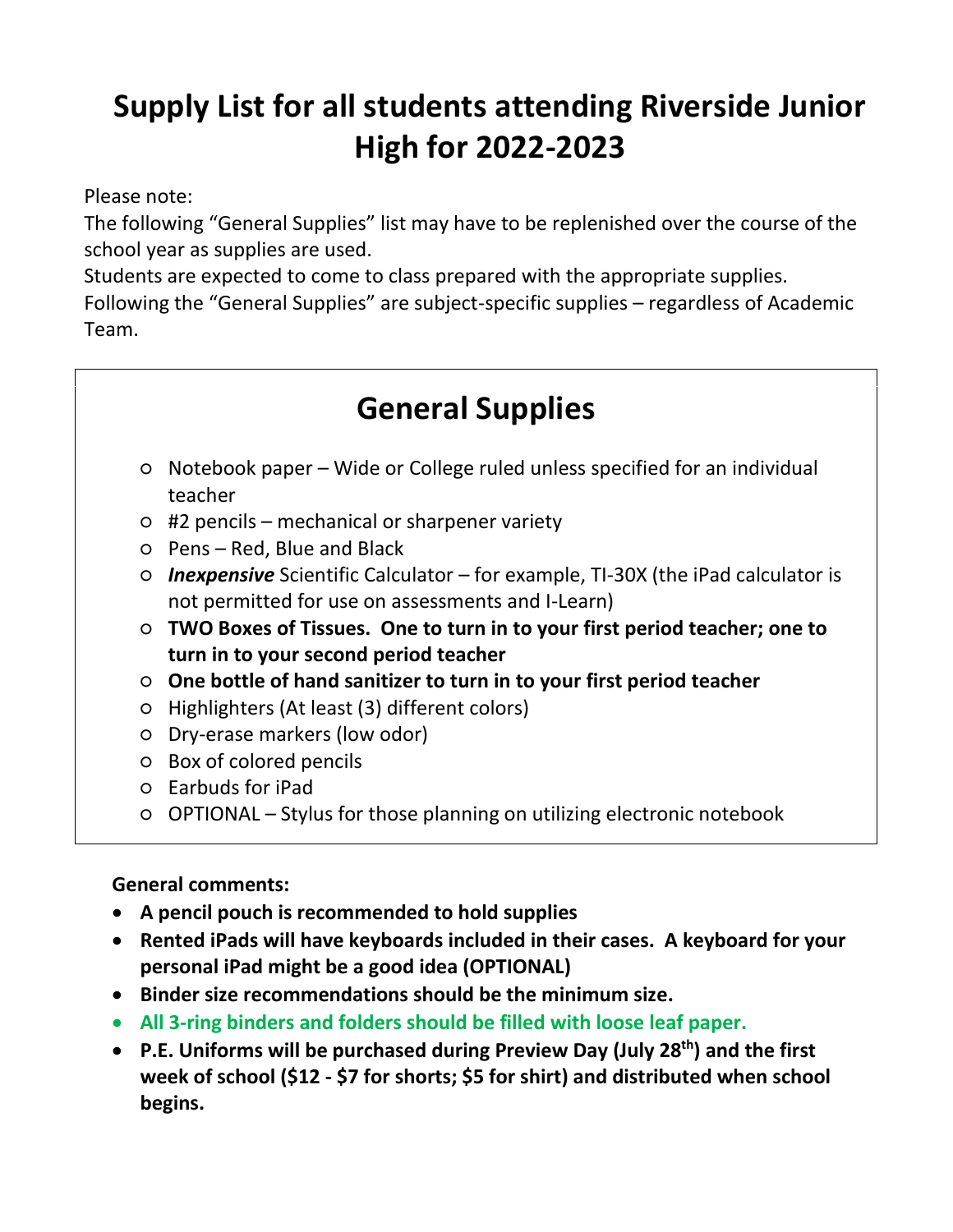# **7 th Grade Core Classes**

# **7 th English (regular and advanced)**

- (1) Three subject notebook
- (1) Package of Post-it/sticky notes
- (1) Package of glue sticks

# **7 th Social Studies**

(1) Notebook, Folder, or 3-ring binder

# **7 th Science (regular and advanced)**

(1) Composition notebooks (gridded/graph preferred)

# **7 th Math (regular and advanced)**

(1) Pack mechanical pencils (in addition to that listed in General Supplies above;

to be left in classroom)

(1) Two-pocket folder or 3-ring binder

# **Algebra**

(1) Packet of lined paper (in addition to that listed in General Supplies above; to be left in classroom)

(1) Packet of mechanical pencils 0.7 lead (in addition to that listed in General Supplies above; to be left in classroom)

(1) Two-pocket folder or 3-ring binder to put only math content in

# **Wellness**

(1) PE uniform: shirt and shorts (can be purchased for \$12 at Preview Day or the first week of school; uniforms purchased at Preview Day will be distributed the first week of school)

Lace-up Tennis Shoes and Socks (Do not need to stay at school, but an extra pair is beneficial and can stay in PE locker)

# **7 th Composition**

(1) 3-subject college-ruled spiral notebook (Mead brand is preferred, but any brand works.)

- (1) Two-pocket/three-pronged folder
- (2) Rolls of clear, transparent, invisible tape

#### **ENL (1-2; 3-4; Resource)**

- (1) Composition notebook –OR– College wide rule paper notebook or 3-ring binder
- (1) Two-pocket Folder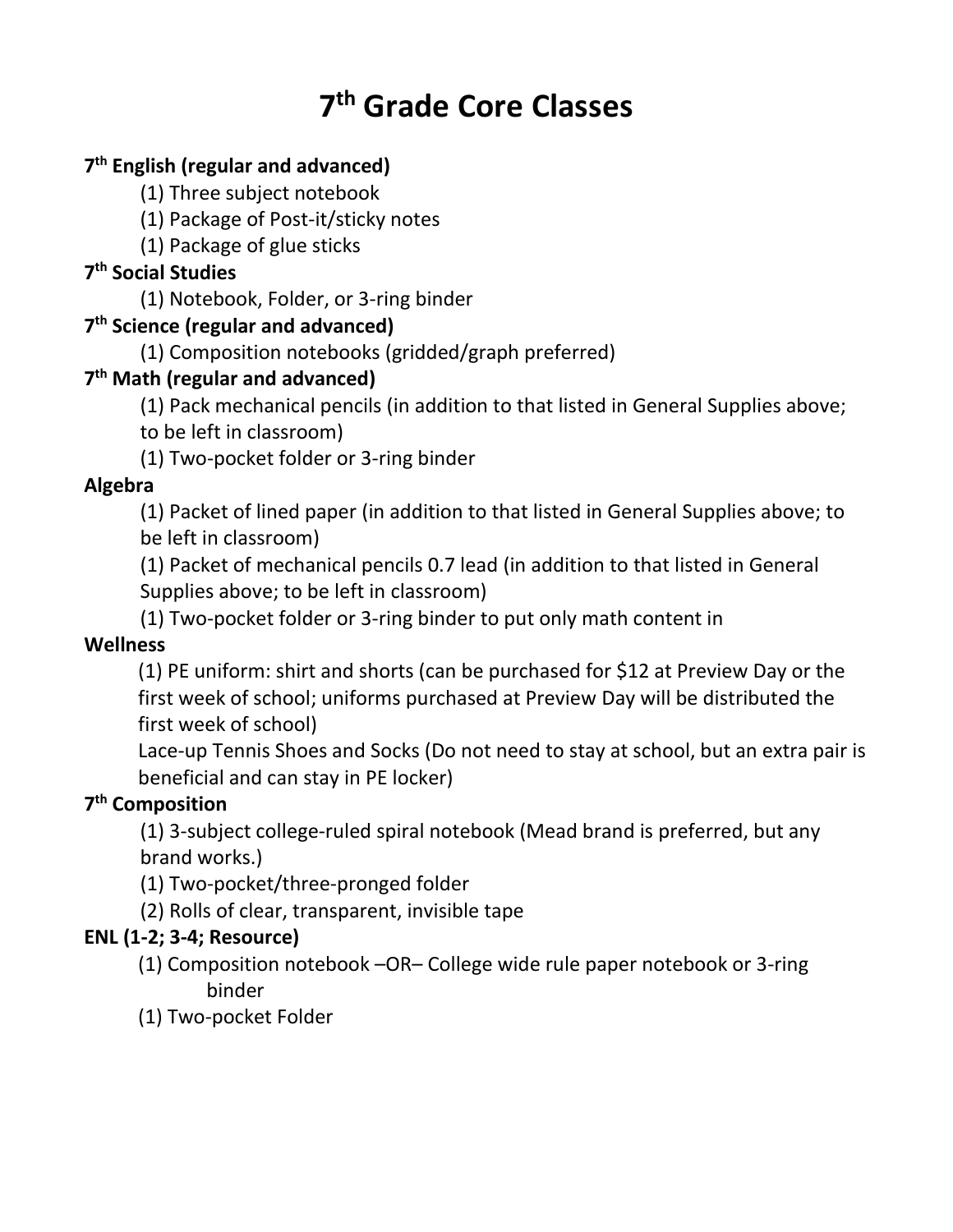# **7 th Grade Elective Classes**

#### **Art**

(1) Sketch Book (size: 8 ½ x 11 or 9 x 12)

(1) 12 Pack of No. 2 Wooden Pencils

(1) White Eraser

(1) Black Sharpie

(1) Roll of masking tape

(1) Roll of Scotch Tape

#### **Band/Choir/Orchestra**

Any further necessary supplies and ensemble uniform information will be shared in class

#### **Business**

There are no additional school supplies for Business Information Technology

#### **English Essential Skills**

(1) 3-ring binder (one subject)

- (1) Pack of Post-it/sticky notes
- (1) Two-pocket folders with prongs

#### **FACS**

Any needed supplies in addition to typical supplies listed at the top will be provided through classroom fees

#### **General Music**

There are no additional school supplies for general music

#### **Math Essential Skills**

(1) Math Folder or 3-ring binder for notes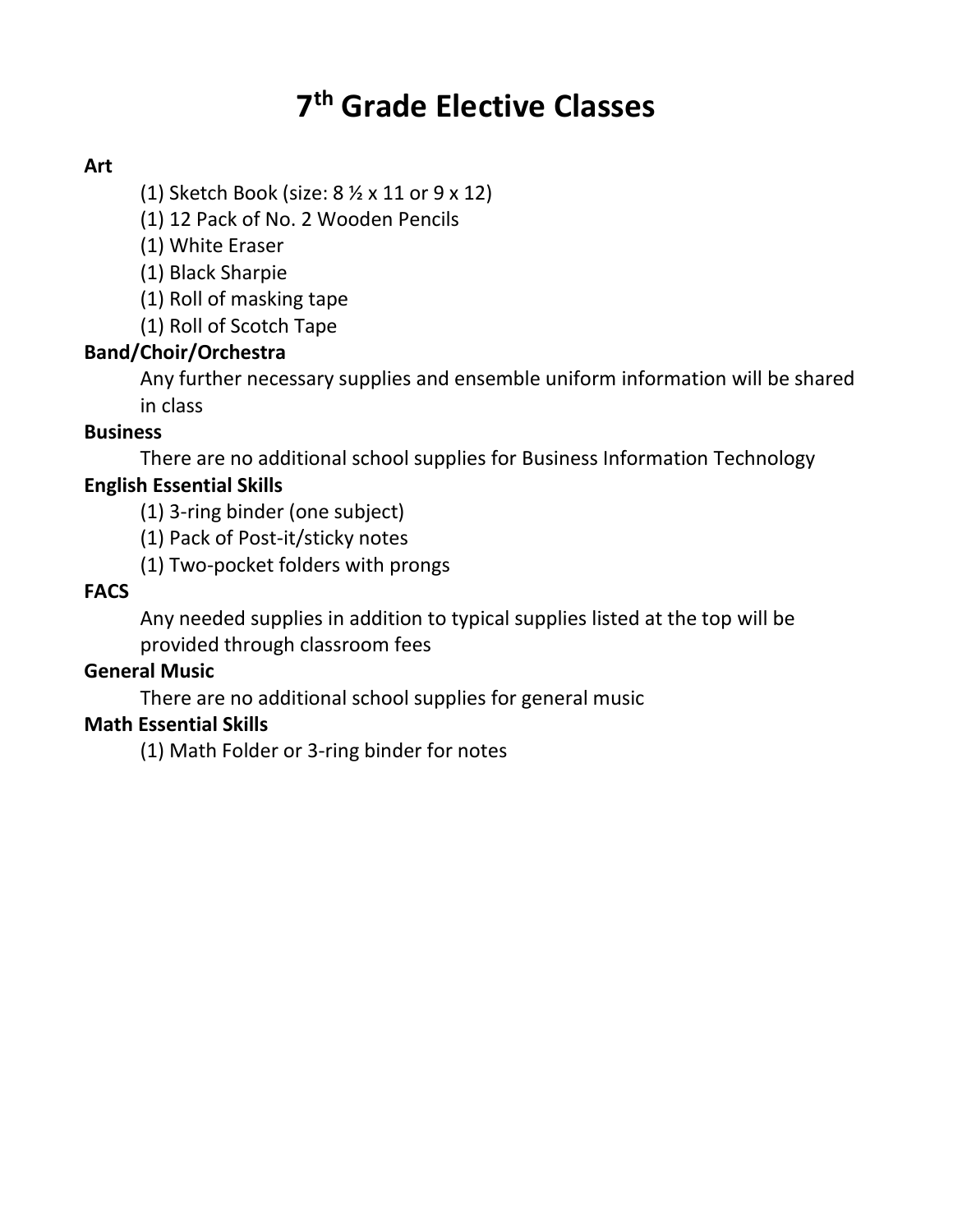# **8 th Grade Core Classes**

# **8 th English (regular and advanced)**

- (1) Composition notebook
- (1) 3-ring binder
- (1) Pack of 5-dividers
- (1) Pack of Post-it/sticky notes

# **8 th Social Studies**

(2) 1-inch binders – one per semester

# **8 th Science (regular and advanced)**

- (2) Composition notebooks (gridded/graph preferred)
- (1) Packs of 12 or 24 count Crayola colored pencils (in addition to that listed in

General Supplies above; to be left in classroom)

(4) Glue sticks (to be left in classroom)

(1) Cheap white T-shirt - needs to fit student loosely by end of year

(Duct tape with design would be appreciated- we will be covering our composition notebooks)

# **8 th Math**

(1) Packet of lined paper (in addition to that listed in General Supplies above; to be left in classroom)

(1) Packet of mechanical pencils 0.7 lead (in addition to that listed in General Supplies above; to be left in classroom)

(1) Two-pocket folder or 3-ring binder to put only math content in

# **Algebra**

(1) Packet of lined paper (in addition to that listed in General Supplies above; to be left in classroom)

(1) Packet of mechanical pencils 0.7 lead (in addition to that listed in General Supplies above; to be left in classroom)

(1) Two-pocket folder or 3-ring binder to put only math content in

# **Geometry**

(1) Packet of lined paper (in addition to that listed in General Supplies above; to be left in classroom)

(1) Packet of mechanical pencils 0.7 lead (in addition to that listed in General Supplies above; to be left in classroom)

(1) Two-pocket folder or 3-ring binder to put only math content in **Protractor** 

(1 or 2) Compasses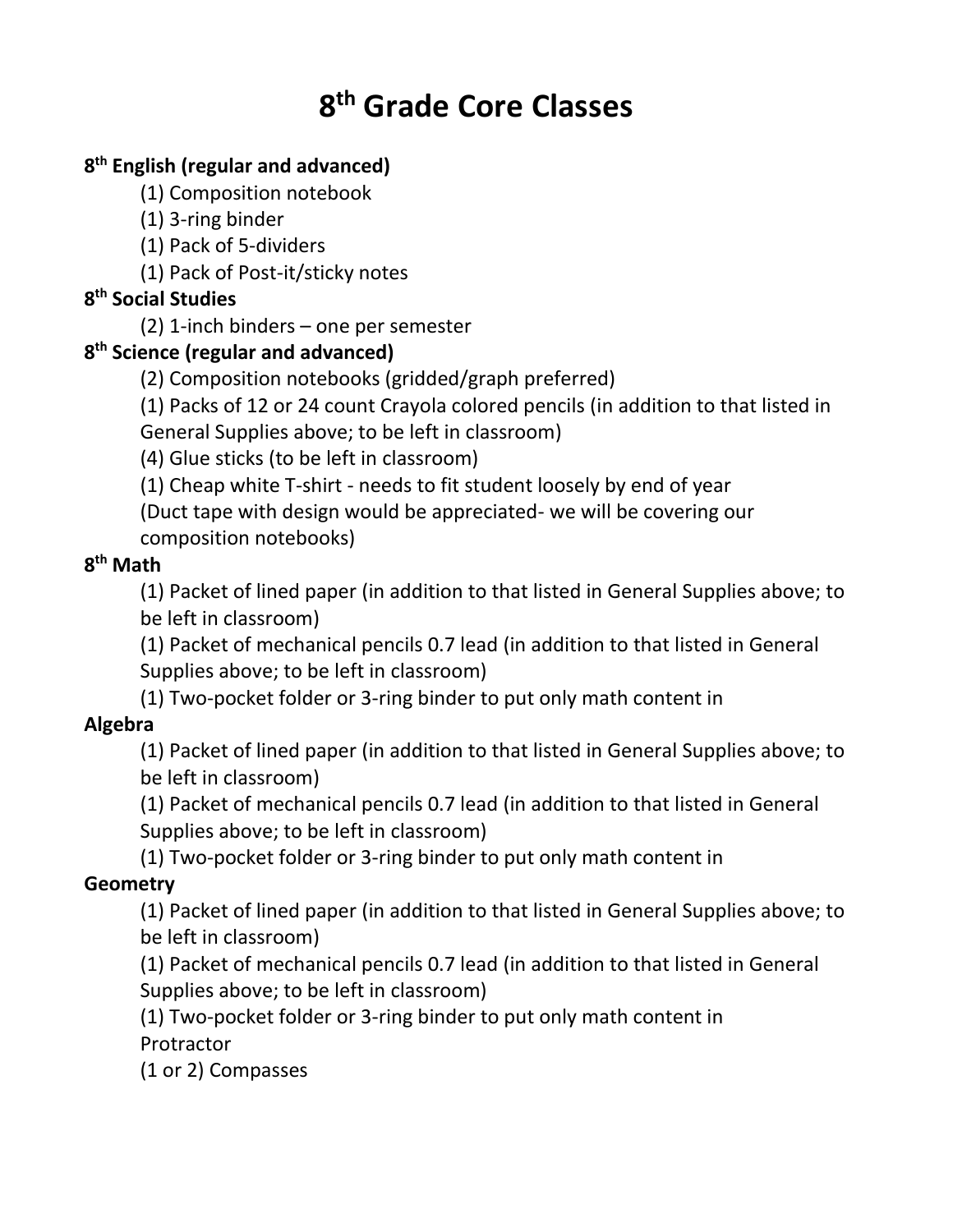### **Wellness**

(1) PE uniform: shirt and shorts (can be purchased for \$12 at Preview Day or the first week of school; uniforms purchased at Preview Day will be distributed the first week of school)

Lace-up Tennis Shoes and Socks (Do not need to stay at school, but an extra pair is beneficial and can stay in PE locker)

### **ENL (1-2; 3-4; Resource)**

- (1) Composition notebook –OR– College wide rule paper notebook or 3-ring binder
- (1) Two-pocket Folder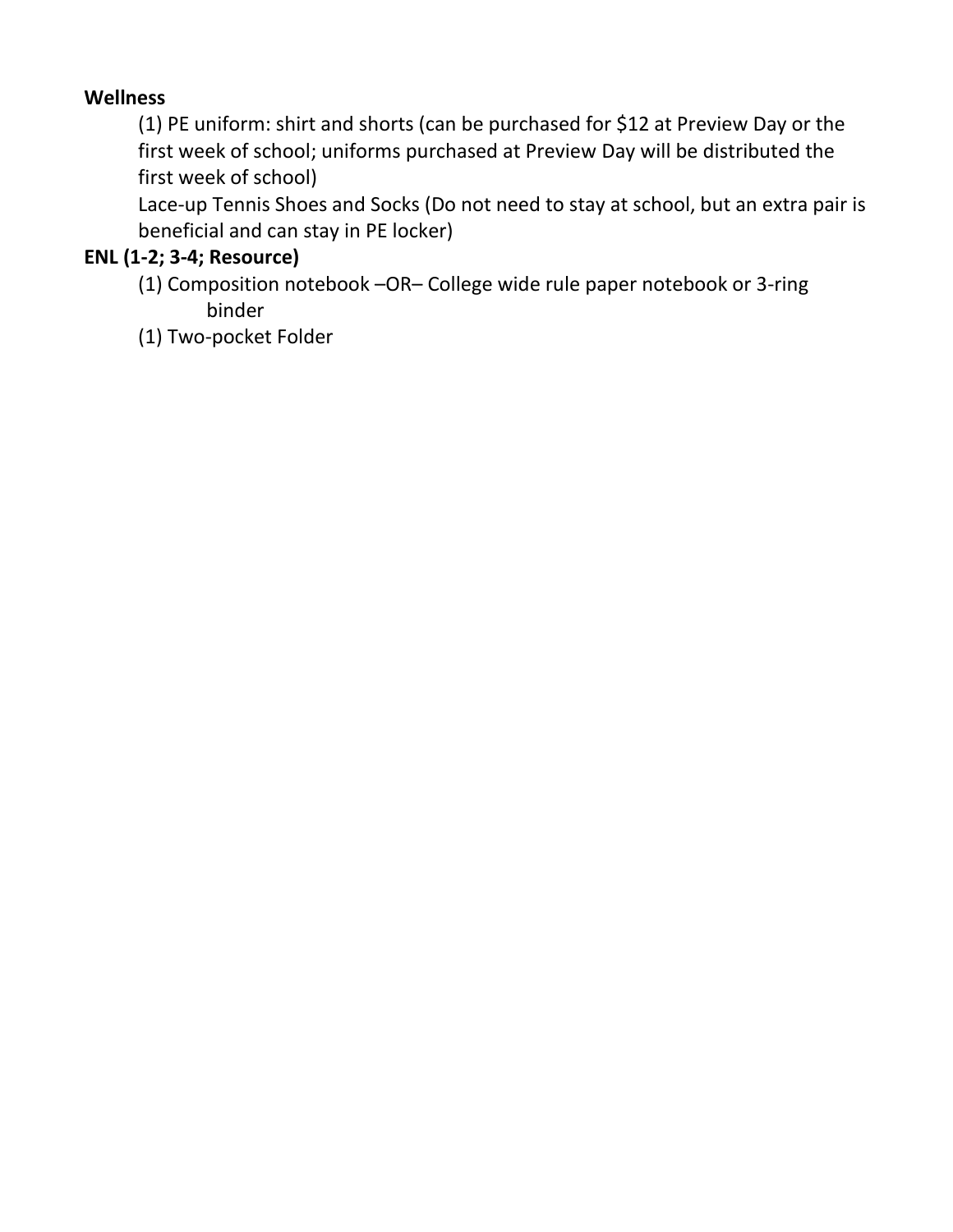# **8 th Grade Elective Classes**

# **Art**

(1) Sketch Book (size: 8 ½ x 11 or 9 x 12)

(1) 12 Pack of No. 2 Wooden Pencils

(1) White Eraser

(1) Black Sharpie

(1) Roll of masking tape

(1) Roll of Scotch Tape

### **Band/Choir/Orchestra**

Any further necessary supplies and ensemble uniform information will be shared in class

### **8 th Composition**

(1) 3-subject college-ruled spiral notebook (Mead brand is preferred, but any brand works.)

(1) Two-pocket/three-pronged folder

(2) Rolls of clear, transparent, invisible tape

### **English Essential Skills**

- (1) 3-ring binder (one subject)
- (1) Pack of Post-it/sticky notes
- (1) Two-pocket folders with prongs

#### **FACS**

Any needed supplies in addition to typical supplies listed at the top will be provided through classroom fees

#### **General Music**

There are no additional school supplies for general music

#### **Math Essential Skills**

(1) Math Folder or 3-ring binder for notes

#### **Tech Ed**

There are no additional school supplies for engineering and technology

#### **French**

(1) Composition Notebook

(1) Two-pocket folder with clasps for 3-hole punched paper

#### **German**

(1) Notebook

(1) Two-pocket folder or 3-ring binder just for German

#### **Spanish**

(1) Composition Notebook

(1) Two-pocket folder or binder with lined paper